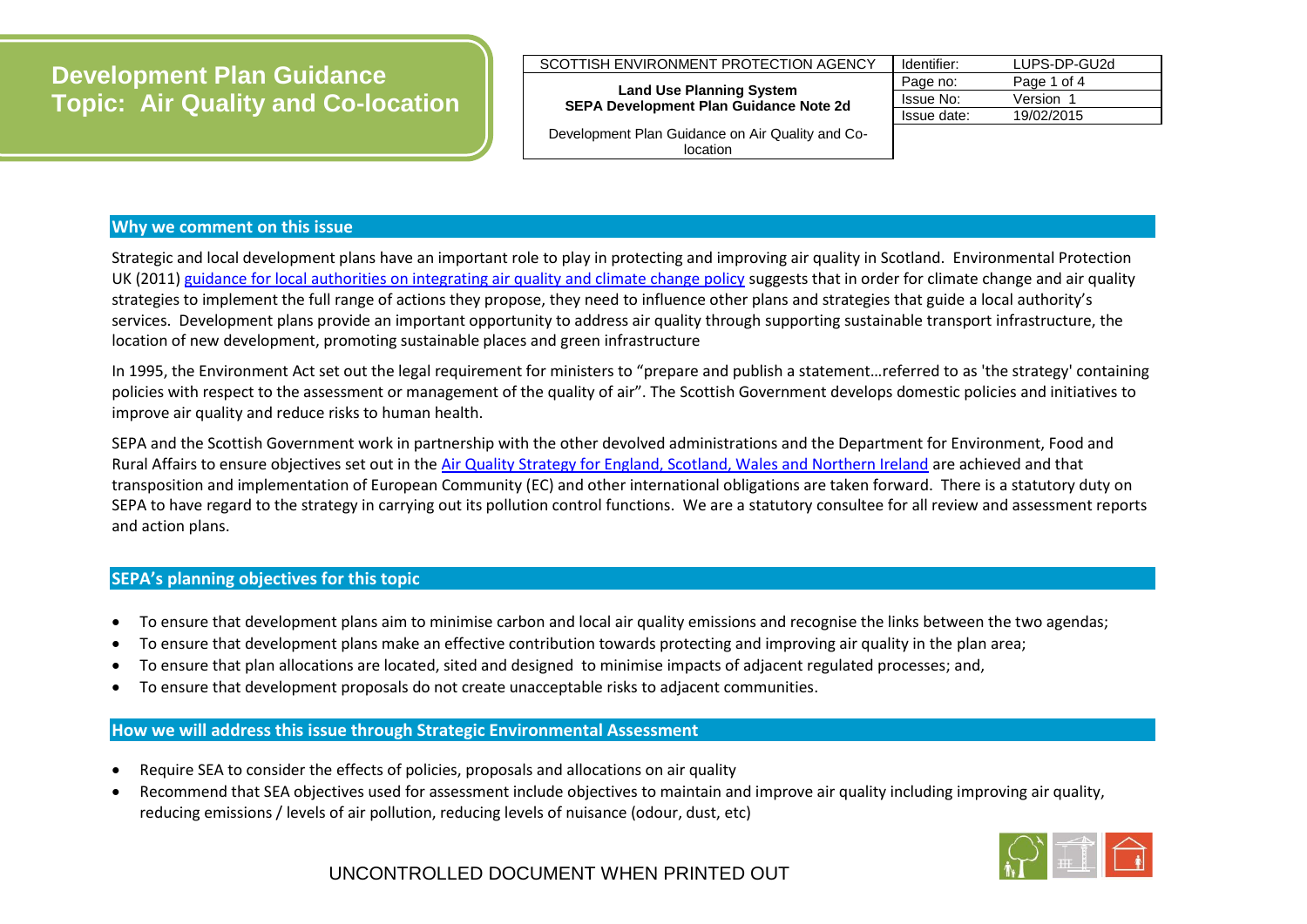| SCOTTISH ENVIRONMENT PROTECTION AGENCY                                    | Identifier: | LUPS-DP-GU2d |
|---------------------------------------------------------------------------|-------------|--------------|
| <b>Land Use Planning System</b><br>SEPA Development Plan Guidance Note 2d | Page no:    | Page 2 of 4  |
|                                                                           | Issue No:   | Version      |
|                                                                           | Issue date: | 19/02/2015   |
| Development Plan Guidance on Air Quality and Co-                          |             |              |
| location                                                                  |             |              |
|                                                                           |             |              |

#### **Links with other development plan topic tables**

Other related tables include: sustainable resource use (SPACE tool, zero waste, district heating and renewable energy).

The following table outlines our requirements and recommendations for Strategic and Local Development Plans relating to air quality and co-location in more detail. If the following requirements are not met then we are likely to make formal representations to the emerging development plan.

Further details on the implementation of the requirements and recommendations and supporting information can be found in the Air Quality and Colocation Background Paper.

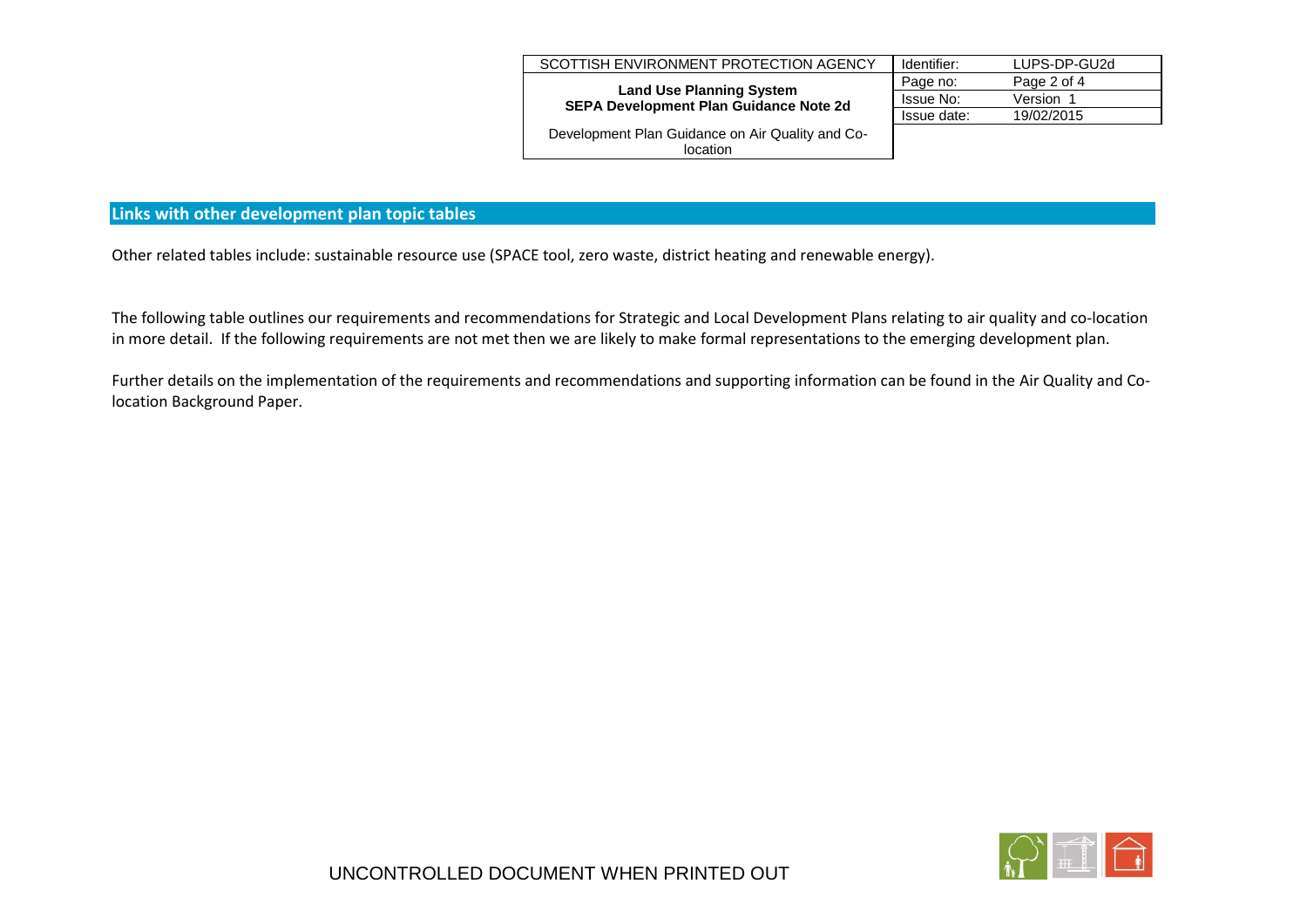| SCOTTISH ENVIRONMENT PROTECTION AGENCY                                           | Identifier: | LUPS-DP-GU2d |
|----------------------------------------------------------------------------------|-------------|--------------|
| <b>Land Use Planning System</b><br><b>SEPA Development Plan Guidance Note 2d</b> | Page no:    | Page 3 of 4  |
|                                                                                  | Issue No:   | Version 1    |
|                                                                                  | Issue date: | 19/02/2015   |
| Development Plan Guidance on Air Quality and Co-<br>location                     |             |              |

## **Air quality and co-location: requirements and recommendations**

| <b>Strategic Development Plans</b>                                                                                                                                                                                                                                                                                                                                                                                                   | <b>Local Development Plans</b>                                                                                                                                                                                                                                                                                                                                                  |
|--------------------------------------------------------------------------------------------------------------------------------------------------------------------------------------------------------------------------------------------------------------------------------------------------------------------------------------------------------------------------------------------------------------------------------------|---------------------------------------------------------------------------------------------------------------------------------------------------------------------------------------------------------------------------------------------------------------------------------------------------------------------------------------------------------------------------------|
| <b>Requirement:</b>                                                                                                                                                                                                                                                                                                                                                                                                                  | <b>Requirements:</b>                                                                                                                                                                                                                                                                                                                                                            |
| 1. Policy coverage that protects and improves air quality and directs<br>LDP to provide appropriate policy coverage.                                                                                                                                                                                                                                                                                                                 | 1. Policy coverage to ensure that any proposed development which<br>could have a detrimental impact on air quality, through<br>exacerbation of existing air quality issues or introduction of new<br>sources of pollution, provides appropriate mitigation measures<br>which are agreed with the local authority.                                                               |
|                                                                                                                                                                                                                                                                                                                                                                                                                                      | 2. Sites are not allocated for land uses that would require regulation<br>by SEPA where they are unlikely to be authorised due to an<br>inability to mitigate risks arising from the location of the<br>development (e.g. flood risk, proximity of sensitive receptors,<br>impacts on air quality, water environment including water<br>dependent ecosystems).                  |
| <b>Recommendations:</b>                                                                                                                                                                                                                                                                                                                                                                                                              | <b>Recommendations:</b>                                                                                                                                                                                                                                                                                                                                                         |
| 1. Good air quality is recognised in policy coverage as an important<br>element of sustainable place making that contributes towards<br>health and well-being.                                                                                                                                                                                                                                                                       | 1. Good air quality is recognised in policy coverage as an important<br>element of sustainable place making that contributes towards<br>health and well-being.                                                                                                                                                                                                                  |
| 2. That in developing the spatial strategy and strategic development<br>sites consideration is given to the impacts of alternative options<br>and sites on air quality and greenhouse gas emissions by:<br>Minimising potential negative impacts and seeking to<br>$\bullet$<br>maximise potential positive impacts in AQMAs and areas<br>at risk of becoming an AQMA;<br>Use of carbon assessment tools such as SPACE;<br>$\bullet$ | 2. Any supplementary guidance on sustainable place making should<br>consider local air quality and, where appropriate, include siting<br>and design options that would help improve local air quality.<br>Examples of such options are incorporation of green<br>infrastructure, setting buildings back from pavement edges,<br>varied building height and short block lengths. |